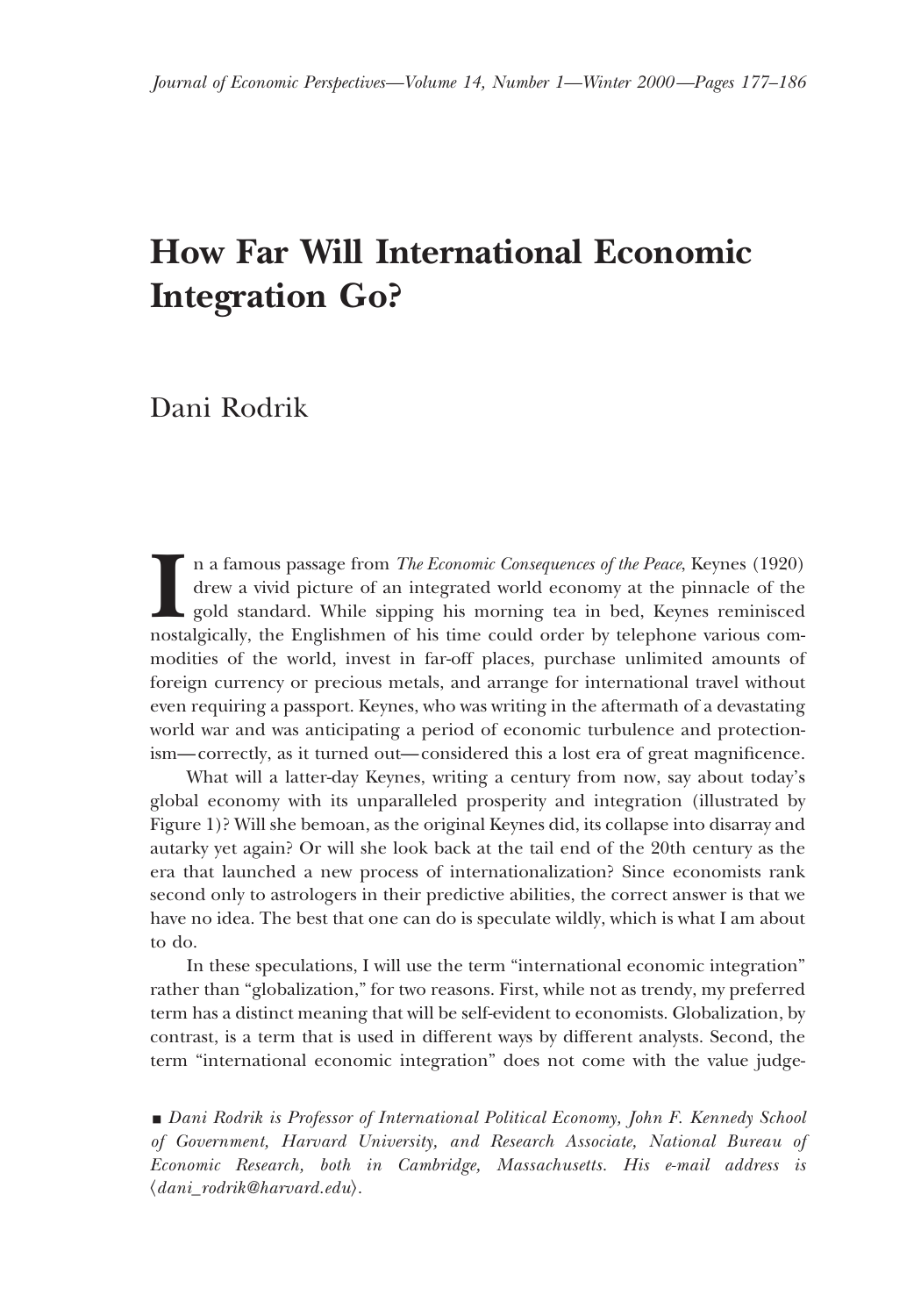*Figure 1* **World Exports/GDP** (*in 1990 constant dollars, percent*)



*Source:* Maddison (1995), Tables G-2, I-4.

ments—positive or negative—that the term "globalization" seems to trigger in knee-jerk fashion.

#### **How Much More Integration Could There Be?**

The natural benchmark for thinking about international economic integration is to consider a world in which markets for goods, services, and factors of production are perfectly integrated. How far are we presently from such a world?

The answer is that we are quite far. Contrary to conventional wisdom and much punditry, international economic integration remains remarkably limited. This robust finding comes across in a wide range of studies, too numerous to cite here.<sup>1</sup> National borders, such as the U.S.-Canadian one, seem to have a significantly depressing effect on commerce, even in the absence of serious formal tariff or nontariff barriers, linguistic or cultural differences, exchange rate uncertainty, and other economic obstacles. International price arbitrage in tradable commodities tends to occur very slowly. Investment portfolios in the advanced industrial countries typically exhibit large amounts of "home bias;" that is, people invest a higher proportion of assets in their own countries than the principles of asset diversification would seem to suggest. National investment rates remain highly correlated with and dependent on national saving rates. Even in periods of exuberance, capital flows between rich and poor nations fall considerably short of what theoretical models would predict. Real interest rates are not driven to equality even among advanced countries with integrated financial markets. Severe restrictions on the international mobility of labor are the rule rather than the exception. Even the

<sup>&</sup>lt;sup>1</sup> See in particular Feldstein and Horioka (1980) and Helliwell (1998).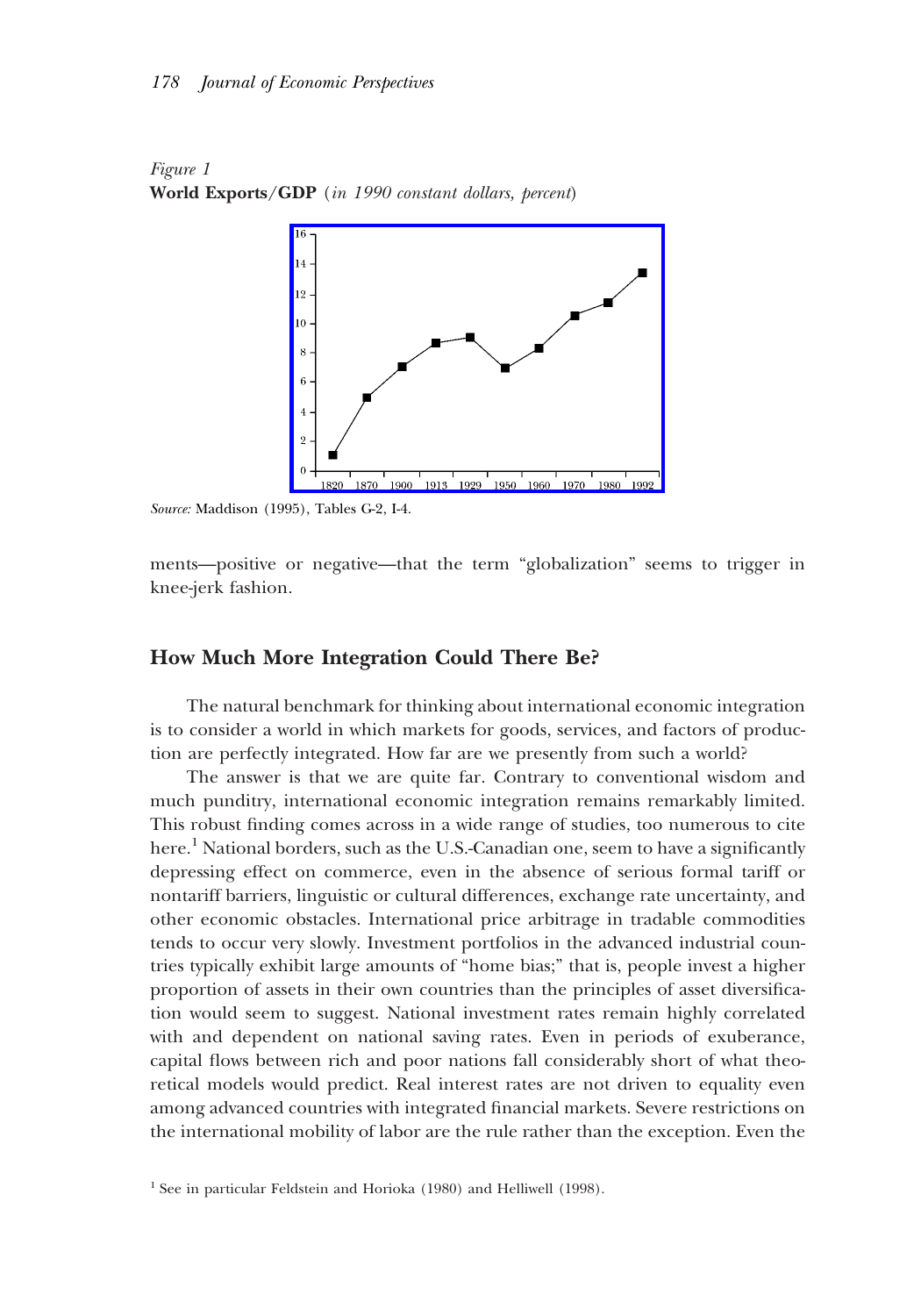Internet, the epitome of technology-driven internationalization, remains parochial in many ways; for example, Amazon.com feels compelled to maintain a distinct British site, Amazon.co.uk, with different recommendations and sales rankings than its American parent.

While formal barriers to trade and capital flows have been substantially reduced over the last three decades, international markets for goods, services, and capital are not nearly as "thick" as they would be under complete integration. Why so much trade in goods and capital has gone missing is the subject of an active research agenda in international economics. The answers are not yet entirely clear.

But at some level there is no mystery. National borders demarcate political and legal jurisdictions. Such demarcations serve to segment markets in much the same way that transport costs or border taxes do. Exchanges that cross national jurisdictions are subject to a wide array of transaction costs introduced by discontinuities in political and legal systems.

These transaction costs arise from various sources, but perhaps the most obvious is the problem of contract enforcement. When one of the parties reneges on a written contract, local courts may be unwilling—and international courts unable—to enforce a contract signed between residents of two different countries. Thus, national sovereignty interferes with contract enforcement, leaving international transactions hostage to an increased risk of opportunistic behavior. This problem is most severe in the case of capital flows, and has the implication that national borrowing opportunities are limited by the *willingness* of countries to service their obligations rather than their *ability* to do so. But the problem exists generically for any commercial contract signed by entities belonging to two differing jurisdictions.2

When contracts are implicit rather than explicit, they require either repeated interaction or other side constraints to make them sustainable. Both of these are generally harder to achieve across national borders. In the domestic context, implicit contracts are often "embedded" in social networks, which provide sanctions against opportunistic behavior. One of the things that keeps businessmen honest is fear of social ostracism. The role played by ethnic networks in fostering trade linkages, as in the case of the Chinese in southeast Asia, is a clear indication of the importance of group ties in facilitating economic exchange.<sup>3</sup>

Ultimately, contracts are often neither explicit nor implicit; they simply remain incomplete. Laws, norms and customs are some of the ways in which the problem of incompleteness of contracts is alleviated in the domestic sphere. To borrow an example from Tirole (1989, pp. 113–114), what protects a consumer from the small likelihood that a soda-pop bottle might explode is not a contingent contract signed with the manufacturer, but that country's product liability laws. International law

<sup>&</sup>lt;sup>2</sup> See Anderson and Marcouiller (1999) for empirical evidence which suggests that inadequate contract enforcement imposes severe costs on trade.

<sup>&</sup>lt;sup>3</sup> Casella and Rauch (1997) were the first to emphasize the importance of group ties in international trade, using a model of differentiated products.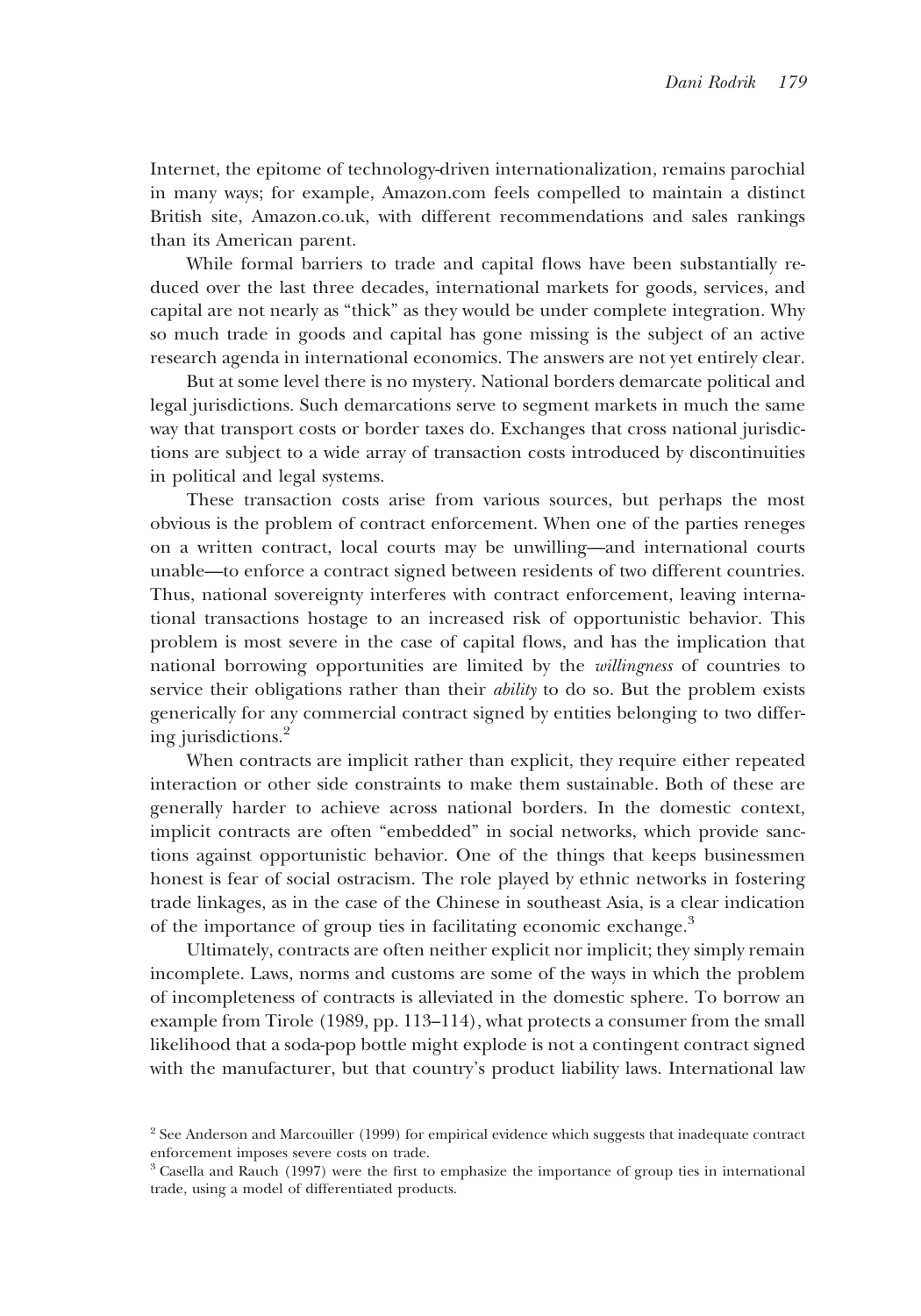provides at best partial protection against incomplete contracts, and international norms and customs are hardly up to the task either.

This line of argument has important implications for the question of how far international economic integration will go. If the depth of markets is limited by the reach of jurisdictional boundaries, does it not follow that national sovereignty imposes serious constraints on international economic integration? Can markets become international while politics remains local? Or, to ask a different but related question, what would politics look like in a world in which international markets had nothing to fear from the narrower scope of political jurisdictions? The rest of the paper will advance some answers to these questions, and in so doing lay out a framework for thinking about the future of the world economy.

#### **Caught in an International Trilemma**

A familiar result of open-economy macroeconomics is that countries cannot simultaneously maintain independent monetary policies, fixed exchange rates, and an open capital account. This result is fondly known to the cognoscenti as the "impossible trinity," or in Obstfeld and Taylor's (1998) terms, as the "openeconomy trilemma." The trilemma is represented schematically in the top panel of Figure 2. If a government chooses fixed exchange rates and capital mobility, it has to give up monetary autonomy. If it wants monetary autonomy and capital mobility, it has to go with floating exchange rates. If it wants to combine fixed exchange rates with monetary autonomy (at least in the short run), it had better restrict capital mobility.

The bottom panel of Figure 2 suggests, by analogy, a different kind of trilemma, one that we might call the political trilemma of the world economy. The three nodes of the extended trilemma are international economic integration, the nation-state, and mass politics. I use the term "nation-state" to refer to territorialjurisdictional entities with independent powers of making and administering the law. I use the term "mass politics" to refer to political systems where: a) the franchise is unrestricted; b) there is a high degree of political mobilization; and c) political institutions are responsive to mobilized groups.

The implied claim, as in the standard trilemma, is that we can have at most two of these three things. If we want true international economic integration, we have to go either with the nation-state, in which case the domain of national politics will have to be significantly restricted, or else with mass politics, in which case we will have to give up the nation-state in favor of global federalism. If we want highly participatory political regimes, we have to choose between the nation-state and international economic integration. If we want to keep the nation-state, we have to choose between mass politics and international economic integration.

None of this is immediately obvious. But to see that there may be some logic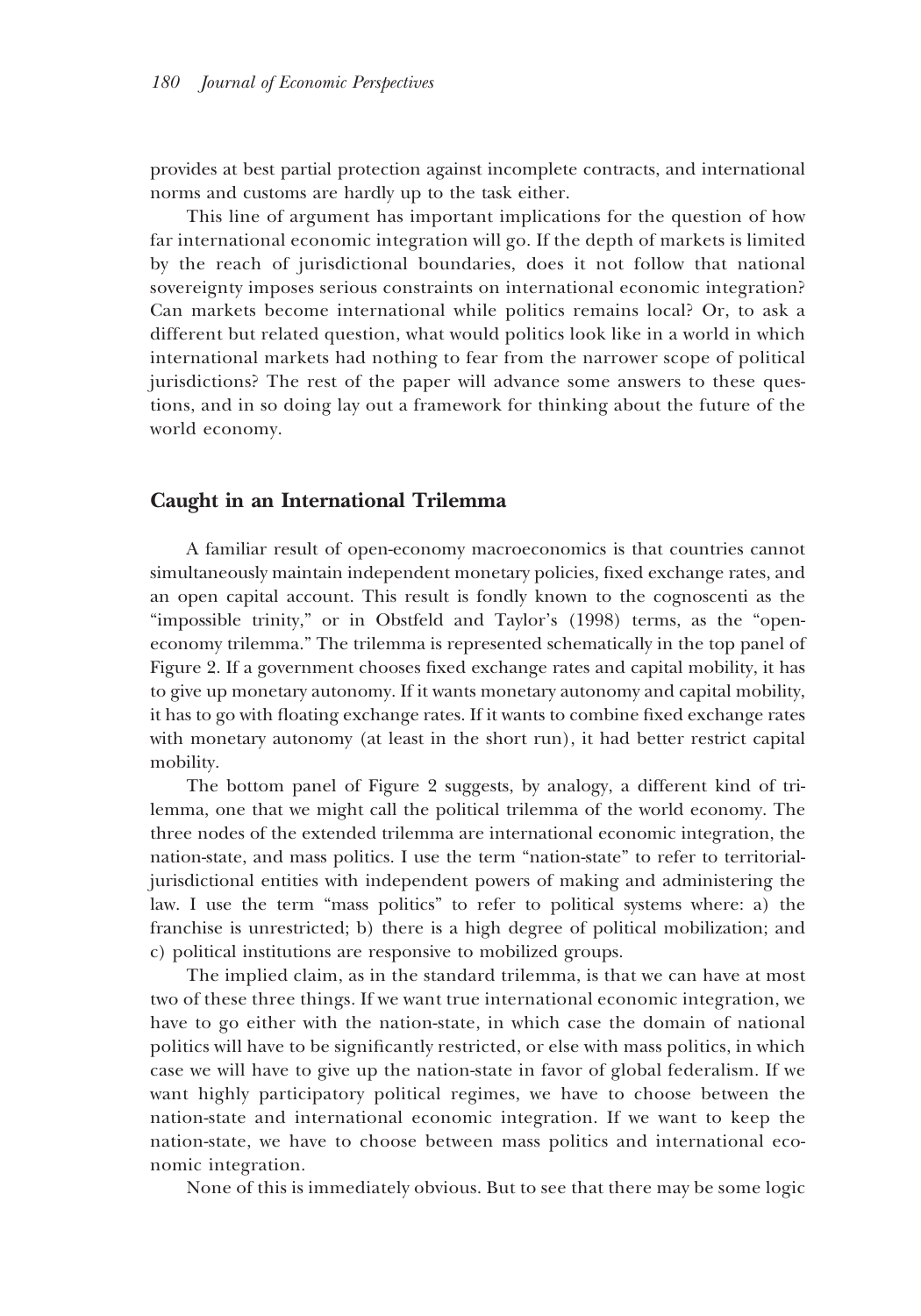



in it, consider our hypothetical perfectly integrated world economy. This would be a world economy in which national jurisdictions do not interfere with arbitrage in markets for goods, services or capital. Transaction costs and tax differentials would be minor; convergence in commodity prices and factor returns would be almost complete. The most obvious way we can reach such a world is by instituting federalism on a global scale. Global federalism would align jurisdictions with the market, and remove the "border" effects. In the United States, for example, despite the continuing existence of differences in regulatory and taxation practices among states, the presence of a national constitution, national government, and a federal judiciary ensures that markets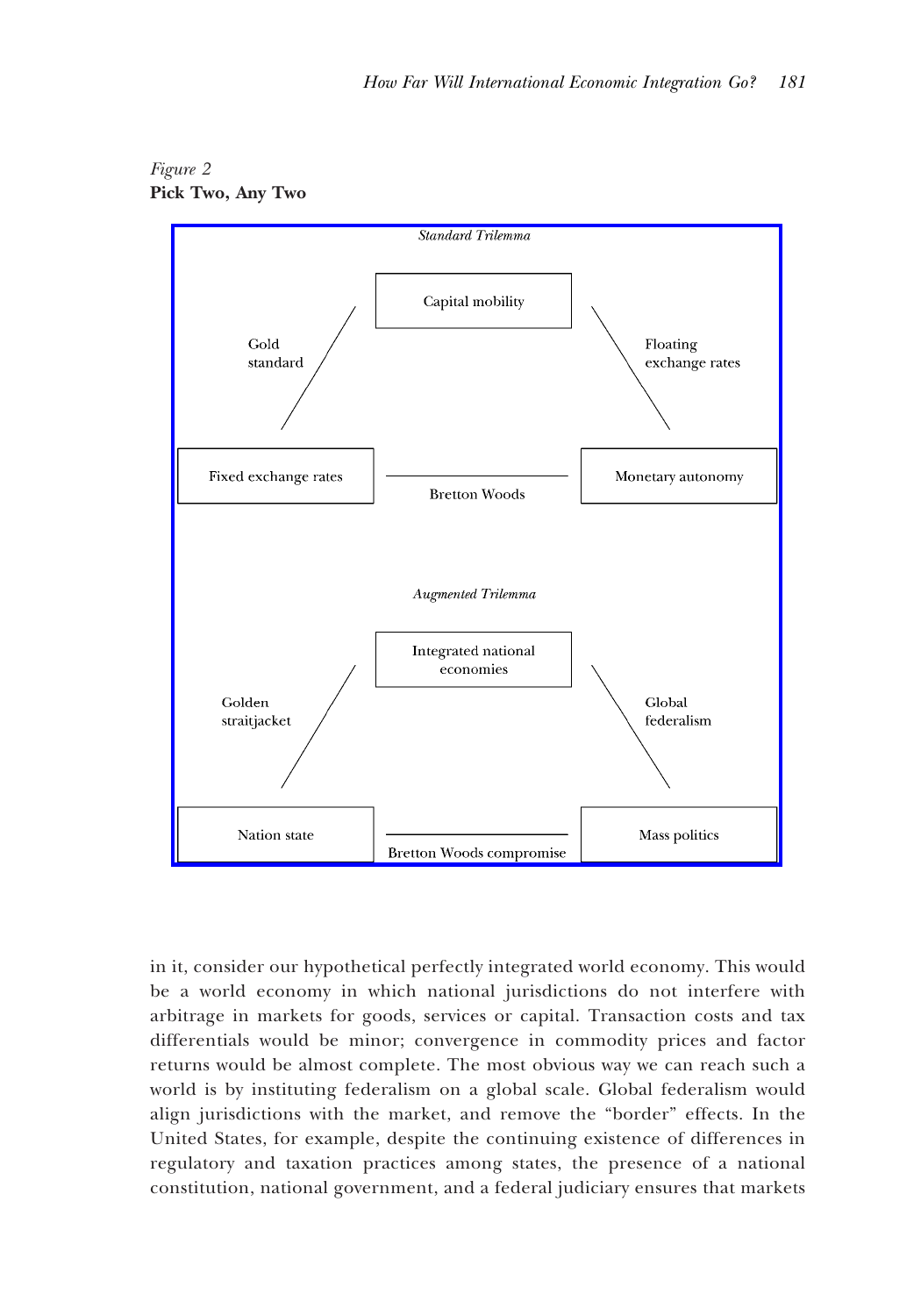are truly national. $4$  The European Union, while very far from a federal system at present, seems to be headed in the same direction. Under a model of global federalism, the entire world—or at least the parts that matter economically would be organized along the lines of the U.S. system. National governments would not necessarily disappear, but their powers would be severely circumscribed by supranational legislative, executive, and judicial authorities. A world government would take care of a world market.

But global federalism is not the only way to achieve complete international economic integration. An alternative is to maintain the nation-state system largely as is, but to ensure that national jurisdictions—and the differences among them—do not get in the way of economic transactions. The overarching goal of nation-states in this world would be to appear attractive to international markets. National jurisdictions, far from acting as an obstacle, would be geared towards facilitating international commerce and capital mobility. Domestic regulations and tax policies would be either harmonized according to international standards, or structured such that they pose the least amount of hindrance to international economic integration. The only local public goods provided would be those that are compatible with integrated markets.

It is possible to envisage a world of this sort; in fact, many commentators seem to believe we are already there. Governments today actively compete with each other by pursuing policies that they believe will earn them market confidence and attract trade and capital inflows: tight money, small government, low taxes, flexible labor legislation, deregulation, privatization, and openness all around. These are the policies that comprise what Thomas Friedman (1999) has aptly termed the Golden Straitjacket.

The price of maintaining national jurisdictional sovereignty while markets become international is that politics have to be exercised over a much narrower domain. Friedman notes (1999, p. 87):

As your country puts on the Golden Straitjacket, two things tend to happen: your economy grows and your politics shrinks.... [The] Golden Straitjacket narrows the political and economic policy choices of those in power to relatively tight parameters. That is why it is increasingly difficult these days to find any real differences between ruling and opposition parties in those countries that have put on the Golden Straitjacket. Once your country puts on the Golden Straitjacket, its political choices get reduced to Pepsi or Coke—to slight nuances of tastes, slight nuances of policy, slight alterations in design to account for local traditions, some loosening here or there, but never any major deviation from the core golden rules.

Whether this description accurately characterizes our present world is debat-

<sup>4</sup> However, Wolf (1997) finds that state borders within the United States have some deterrent effect on trade as well.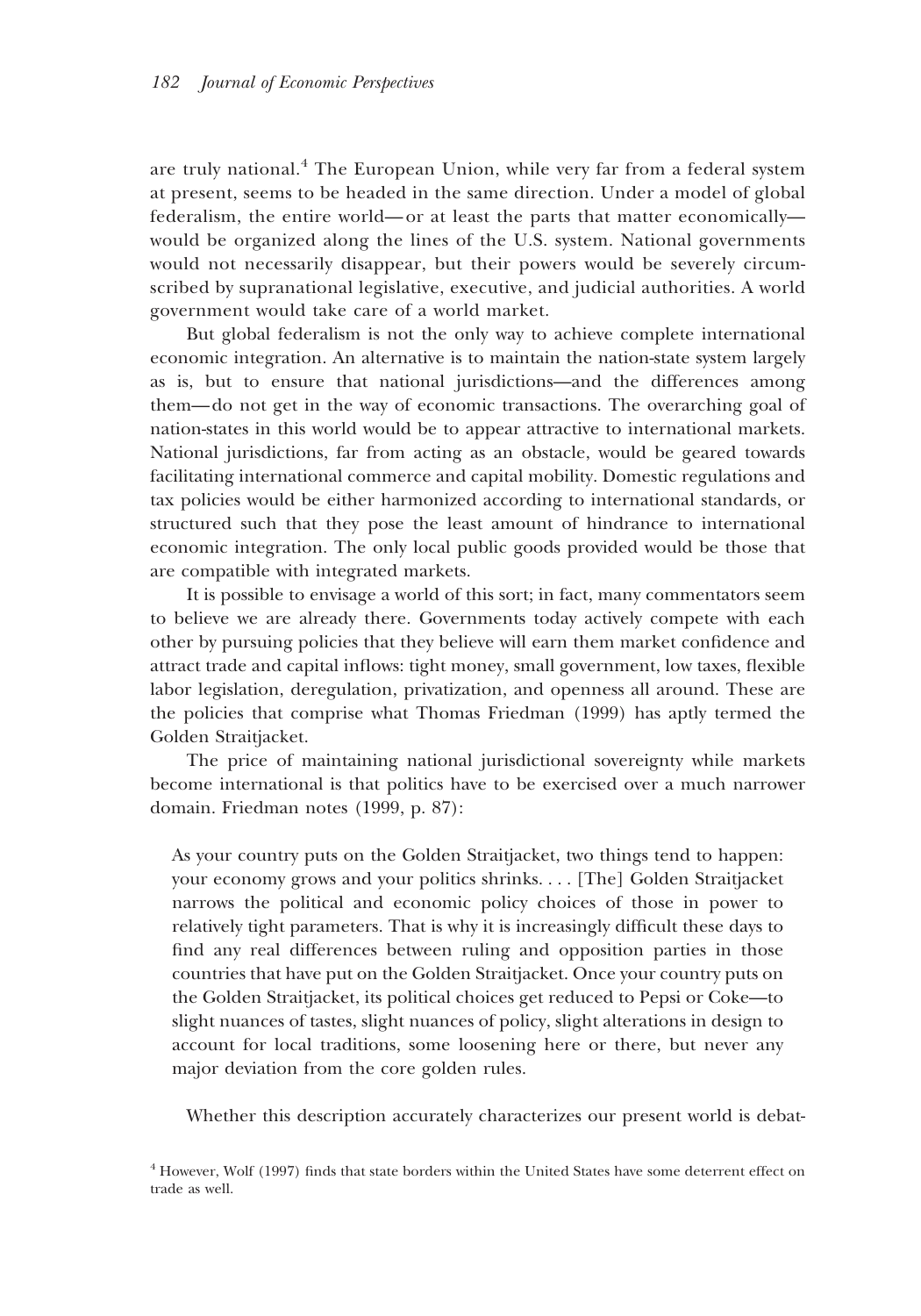able. But Friedman is on to something. His argument carries considerable force in a world where national markets are fully integrated. In such a world, the shrinkage of politics would get reflected in the insulation of economic policy-making bodies (central banks, fiscal authorities, and so on) from political participation and debate, the disappearance (or privatization) of social insurance, and the replacement of developmental goals with the need to maintain market confidence. The essential point is this: once the rules of the game are set by the requirements of the global economy, the ability of mobilized popular groups to access and influence national economic policy-making has to be restricted. The experience with the gold standard, and its eventual demise, provides an apt illustration of the incompatibility: by the interwar period, as the franchise was fully extended and labor became organized, national governments found that they could no longer pursue gold standard economic orthodoxy.

Note the contrast with global federalism. Under global federalism, politics need not, and would not, shrink: it would relocate to the global level. The United States provides a useful way of thinking about this: the most contentious political battles in the United States are fought not at the state level, but at the federal level.

Figure 2 shows a third option, which becomes available if we sacrifice the objective of complete international economic integration. I have termed this the Bretton Woods compromise. The essence of the Bretton Woods-GATT regime was that countries were free to dance to their own tune as long as they removed a number of border restrictions on trade and generally did not discriminate among their trade partners.<sup>5</sup> In the area of international finance, countries were allowed (indeed encouraged) to maintain restrictions on capital flows. In the area of trade, the rules frowned upon quantitative restrictions but not import tariffs. Even though an impressive amount of trade liberalization was undertaken during successive rounds of GATT negotiations, there were also gaping exceptions. Agriculture and textiles were effectively left out of the negotiations. Various clauses in the GATT (on anti-dumping and safeguards, in particular) permitted countries to erect trade barriers when their industries came under severe competition from imports. Developing country trade policies were effectively left outside the scope of international discipline.<sup>6</sup>

Until roughly the 1980s, these loose rules left enough space for countries to follow their own, possibly divergent paths of development. Hence, western Europe chose to integrate within itself and to erect an extensive system of social insurance. Japan caught up with the developed economies using its own distinctive brand of capitalism, combining a dynamic export machine with large

 $5$  Ruggie (1994) has written insightfully on this, describing the system that emerged as "embedded" liberalism."

<sup>6</sup> Lawrence (1996) has termed the model of integration followed under the Bretton Woods-GATT system as "shallow integration," to distinguish it from the "deep integration" that requires behind-theborder harmonization of regulatory policies.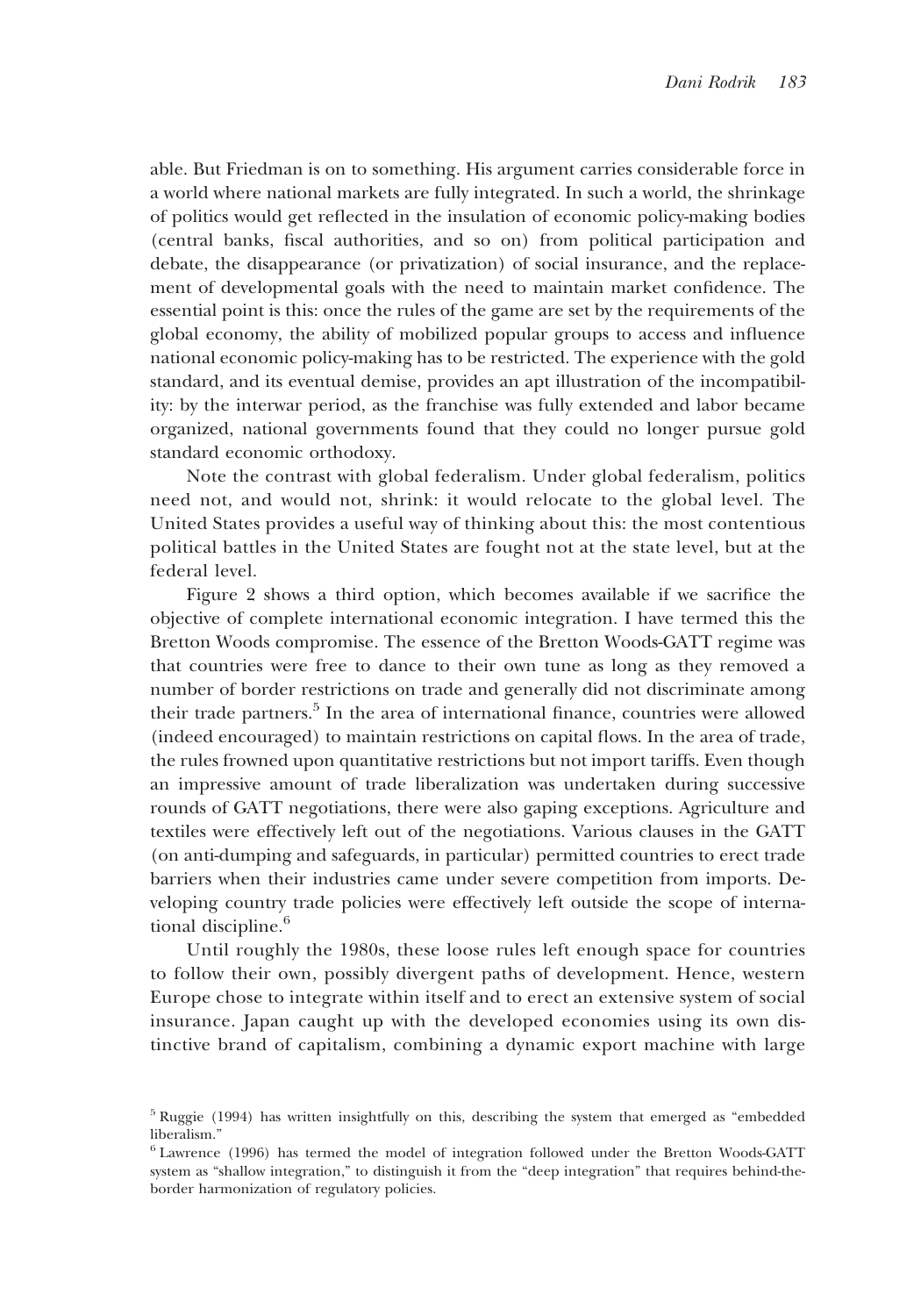doses of inefficiency in services and agriculture. China grew by leaps and bounds once it recognized the importance of private initiative, even though it flouted every other rule in the guidebook. Much of the rest of east Asia generated an economic miracle relying on industrial policies that have since been banned by the World Trade Organization. Scores of countries in Latin America, the Middle East, and Africa generated unprecedented economic growth rates until the late 1970s under import-substitution policies that insulated their economies from the world economy.

The Bretton Woods compromise was largely abandoned in the 1980s, for several reasons. Improvements in communication and transportation technologies undermined the old regime by making international economic integration easier. International trade agreements began to reach behind national borders; for example, policies on antitrust or health and safety, which had previously been left to domestic politics, now became issues in international trade discussions. Finally, there was a shift in attitudes in favor of openness, as many developing nations came to believe that they would be better served by a policy of openness. The upshot is that we are left somewhere in between the three nodes of the augmented trilemma of Figure 2. Which one shall we eventually give up?

### **Where Next?**

I have argued so far that we are presently nowhere near complete international economic integration, and that traveling the remaining distance will require either an expansion of our jurisdictions or a shrinkage of our politics. Now I have to stick my neck out farther and make a prediction.

I would place my bet on global federalism, as unlikely as that may seem at the moment. In the next 100 years or so, I see a world in which the reach of markets, jurisdictions, and politics are each truly and commensurately global as the most likely outcome.<sup>7</sup> I may also be biased, since that is the option that I personally like best.

The bet is based on the following reasoning. First, continuing technological progress will both foster international economic integration and remove some of the traditional obstacles (such as distance) to global government. Second, short of global wars or natural disasters of major proportions, it is hard to envisage that a substantial part of the world's population will want to give up the goodies that an increasingly integrated (hence efficient) world market can deliver. Third, hard-won

<sup>&</sup>lt;sup>7</sup> I am purposefully vague about the specific form that global federalism might take, other than state that it will entail much greater political centralization than the current setup. See Frey (1996) on some intriguing ideas for the design of federal political systems. See Bergsten (1993) for an alternative scenario that combines political fragmentation—rather than centralization—with full international economic integration.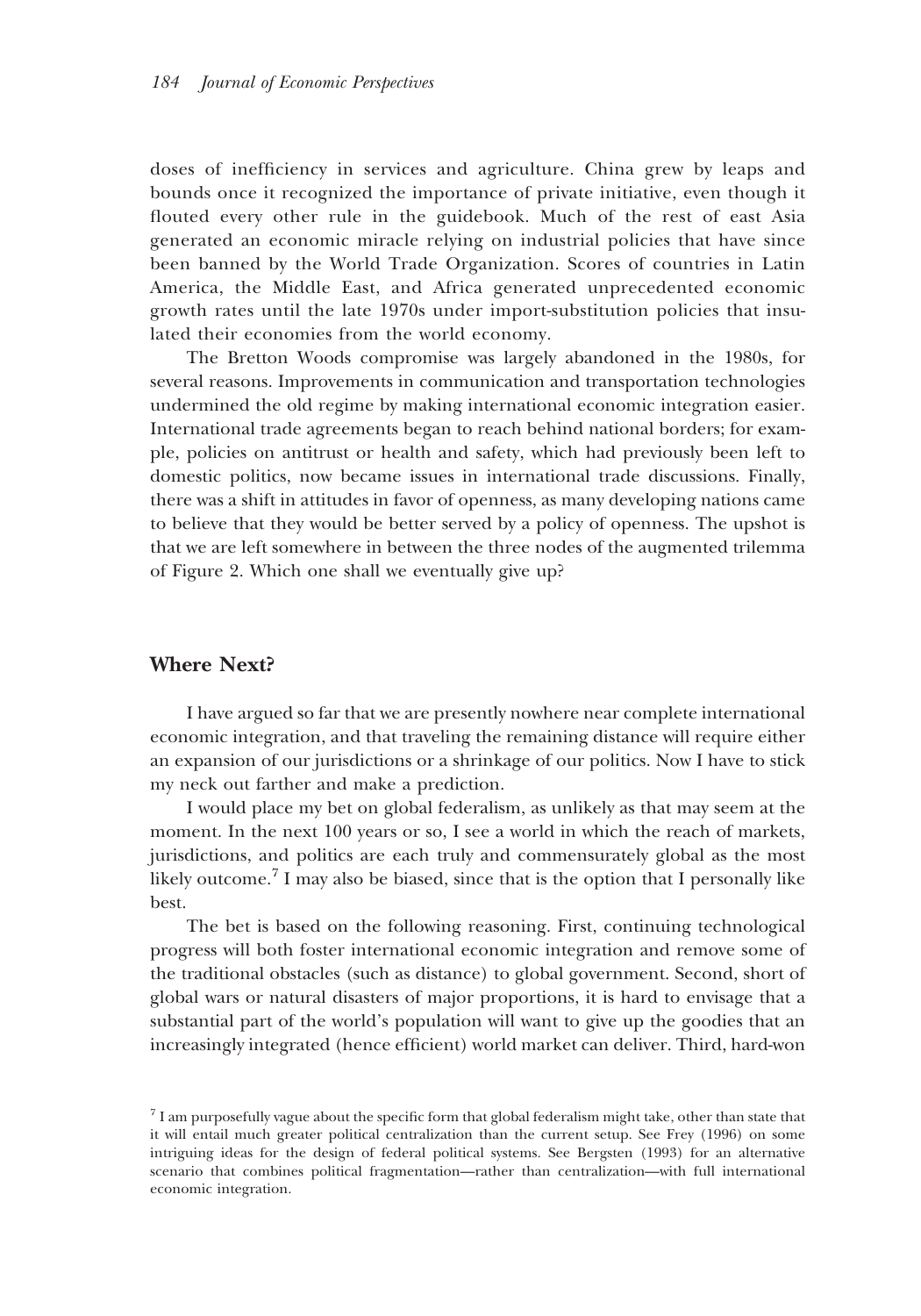citizenship rights (of representation and self-government) are also unlikely to be given up easily, keeping pressure on politicians to remain accountable to the wishes of their electorate.

The most dicey projection is that we shall see an alliance of convenience in favor of global governance between those who perceive themselves to be the "losers" from economic integration, like labor groups and environmentalists, and those who perceive themselves as the "winners," like exporters, multinational enterprises, and financial interests. The alliance will be underpinned by the mutual realization that both sets of interests are best served by the *supranational* promulgation of rules, regulations, and standards. Labor advocates and environmentalists will get a shot at international labor and environmental rules. Multinational enterprises will be able to operate under global accounting standards. Investors will benefit from common disclosure, bankruptcy, and financial regulations. A global fiscal authority will provide public goods and a global lender-of-last resort will stabilize the financial system. Part of the bargain will be to make international policymakers accountable through democratic elections, with due regard to the preeminence of the economically more powerful countries. National bureaucrats and politicians, the only remaining beneficiaries of the nation-state, will either refashion themselves as global officials or they will be shouldered aside.

Global federalism does not mean that the United Nations will turn itself into a world government. What we are likely to get is a combination of traditional forms of governance (an elected global legislative body) with regulatory institutions spanning multiple jurisdictions and accountable to perhaps multiple types of representative bodies. In an age of rapid technological change, the form of governance itself can be expected to be subject to considerable innovation.

Many things can go wrong with this scenario. One alternative possibility is that an ongoing series of financial crises will leave national electorates sufficiently shell-shocked that they willingly, if unhappily, don the Golden Straitjacket for the long run. This scenario amounts to the Argentinization of national politics on a global scale. Another possibility is that governments will resort to protectionism to deal with the distributive and governance difficulties posed by economic integration. That would be the backlash scenario. If I were making a prediction for the next 20 years rather than 100, I would regard either one of these scenarios as more likely than global federalism. But a longer time horizon leaves room for greater optimism.

Now let me tell you about the Wars of Secession of 2120...

 $\blacksquare$  *I thank Brad De Long, Alan Krueger and Timothy Taylor for very useful suggestions.*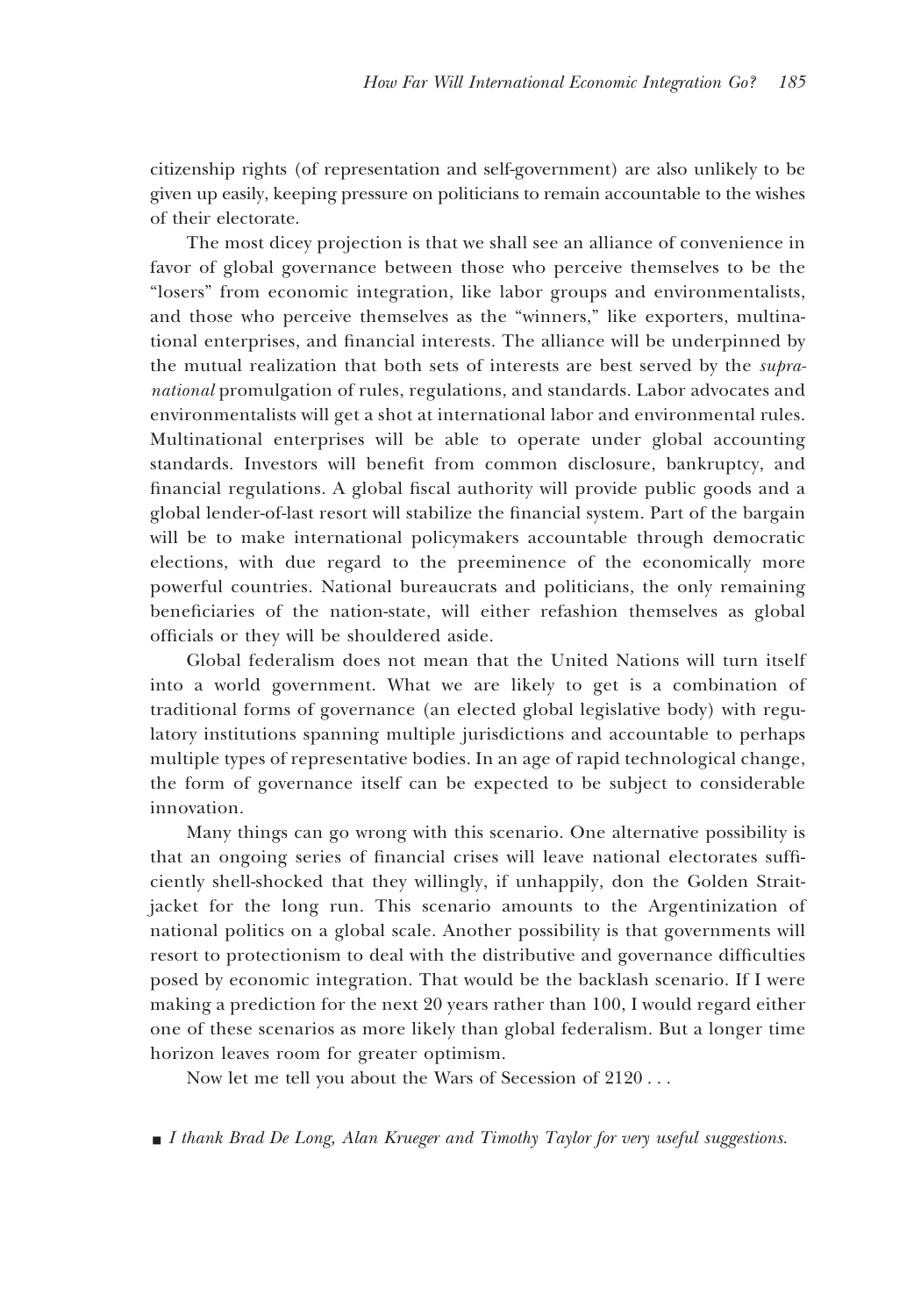#### **References**

**Anderson, James E. and Douglas Marcouiller.** 1999. "Trade, Insecurity, and Home Bias: An Empirical Investigation." NBER Working Paper No. 7000, March.

**Bergsten, C. Fred.** 1993. "The Rationale for a Rosy View: What a Global Economy Will Look Like." *The Economist*. September 11.

**Casella, Alessandra and James Rauch.** 1997. "Anonymous Market and Group Ties in International Trade." NBER Working Paper No. W6186, September.

**Feldstein, Martin S. and Charles Horioka.** 1980. "Domestic Saving and International Capital Flows." *Economic Journal*. June, 90, pp. 314– 29.

**Frey, Bruno.** 1996. "FOCJ: Competitive Governments for Europe." *International Review of Law and Economics*. 16, pp. 315–27.

**Friedman, Thomas L.** 1999. *The Lexus and the Olive Tree: Understanding Globalization*. New York: Farrar, Straus and Giroux.

**Helliwell, John F.** 1998. *How Much Do National Borders Matter?* Washington, DC: Brookings Institution.

**Keynes, John Maynard.** 1920. *The Economic Consequences of the Peace*. New York: Harcourt, Brace, and Howe.

**Lawrence, Robert Z.** 1996. *Regionalism, Multilateralism, and Deeper Integration*. Washington, DC: Brookings Institution.

**Maddison, Angus.** 1995. *Monitoring the World Economy 1820–1992.* Paris: OECD.

**Obstfeld, Maurice and Alan Taylor.** 1998. "The Great Depression as a Watershed: International Capital Mobility over the Long Run," in *The Defining Moment: The Great Depression and the American Economy in the Twentieth Century*. Bordo, Michael D., Claudia D. Goldin, and Eugene N. White, eds. Chicago: University of Chicago Press, pp. 353–402.

**Ruggie, John G.** 1994. "Trade, Protectionism and the Future of Welfare Capitalism." *Journal of International Affairs*. Summer, 48:1, pp. 1–11.

**Tirole, Jean.** 1989. *The Theory of Industrial Organization*. Cambridge, MA: MIT Press, 1989.

**Wolf, Holger C.** 1997. "Patterns of Intra- and Inter-State Trade." NBER Working Paper No. W5939, February.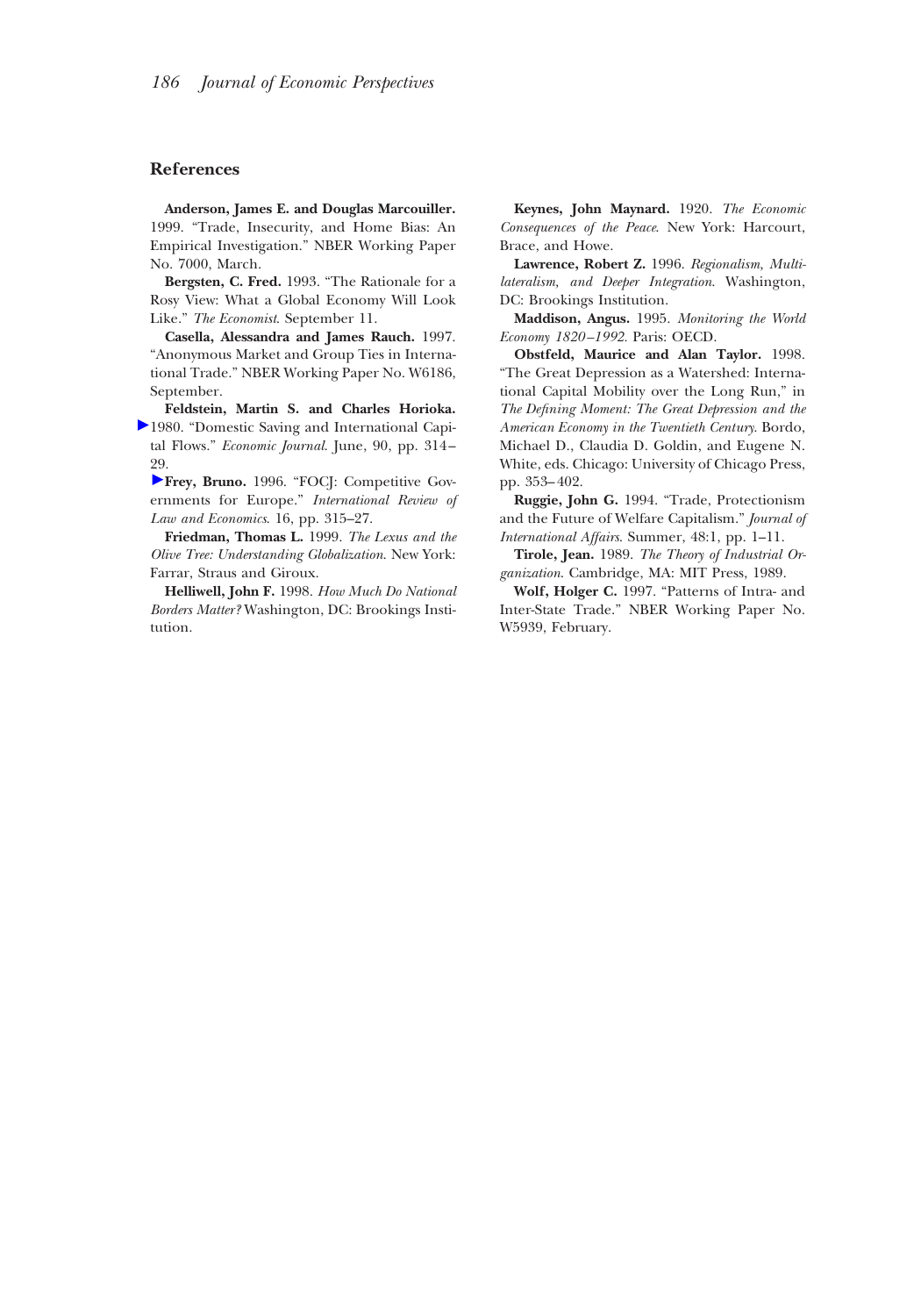#### **This article has been cited by:**

- 1. Evelina Méngova. 2012. The Impact of Legal Systems on Trade Flows in Western and Eastern Europe - An Empirical Evaluation. *The International Trade Journal* **26**:1, 37-60. [\[CrossRef](http://dx.doi.org/10.1080/08853908.2012.631869)]
- 2. Thomas Dietz. 2012. Contract Law, Relational Contracts, and Reputational Networks in International Trade: An Empirical Investigation into Cross-Border Contracts in the Software Industry. *Law & Social Inquiry* no-no. [\[CrossRef](http://dx.doi.org/10.1111/j.1747-4469.2011.01281.x)]
- 3. Daniel Brou, Michele Ruta. 2011. ECONOMIC INTEGRATION, POLITICAL INTEGRATION OR BOTH?. *Journal of the European Economic Association* no-no. [[CrossRef\]](http://dx.doi.org/10.1111/j.1542-4774.2011.01037.x)
- 4. Monika Ewa Kaminska, Jelle Visser. 2011. The Emergence of Industrial Relations in Regional Trade Blocks - A Comparative Analysis. *British Journal of Industrial Relations* **49**:2, 256-281. [\[CrossRef](http://dx.doi.org/10.1111/j.1467-8543.2010.00847.x)]
- 5.Shu-kam Lee, Kai-yin Woo, Raymond W. M. Yeung. 2011. Impact of the Financial Tsunami on the Convergence of the Consumer Price Index in China. *Chinese Economy* **44**:3, 71-83. [[CrossRef\]](http://dx.doi.org/10.2753/CES1097-1475440305)
- 6. Dirk Schoenmaker. 2011. The financial trilemma. *Economics Letters* **111**:1, 57-59. [[CrossRef\]](http://dx.doi.org/10.1016/j.econlet.2011.01.010)
- 7. Yener Kandogan. 2011. Examining the global reach of the 2008 US economic downturn. *Thunderbird International Business Review* **53**:2, 129-143. [\[CrossRef\]](http://dx.doi.org/10.1002/tie.20396)
- 8. N. Wolf. 2010. Europe's Great Depression: coordination failure after the First World War. *Oxford Review of Economic Policy* **26**:3, 339-369. [\[CrossRef\]](http://dx.doi.org/10.1093/oxrep/grq022)
- 9. Chun-Ping Chang, Chien-Chiang Lee. 2010. Globalization and Economic Growth: A Political Economy Analysis for OECD Countries. *Global Economic Review* **39**:2, 151-173. [\[CrossRef\]](http://dx.doi.org/10.1080/1226508X.2010.483835)
- 10. Rania Kamla, Clare Roberts. 2010. The global and the local: Arabian Gulf States and imagery in annual reports. *Accounting, Auditing & Accountability Journal* **23**:4, 449-481. [\[CrossRef\]](http://dx.doi.org/10.1108/09513571011041589)
- 11. Kai-Yin Woo, Shu-Kam Lee. 2009. Detecting intra-national PPP model in China: A medianunbiased estimation approach. *Economic Modelling* **26**:5, 1029-1032. [\[CrossRef](http://dx.doi.org/10.1016/j.econmod.2009.03.009)]
- 12. Thomas G. Weiss. 2009. What Happened to the Idea of World Government. *International Studies Quarterly* **53**:2, 253-271. [\[CrossRef](http://dx.doi.org/10.1111/j.1468-2478.2009.00533.x)]
- 13. L WHITE, G LEE. 2009. Operational research and sustainable development: Tackling the social dimension. *European Journal of Operational Research* **193**:3, 683-692. [[CrossRef\]](http://dx.doi.org/10.1016/j.ejor.2007.06.057)
- 14. D HECTOR, C CHRISTENSEN, J PETRIE. 2009. A problem-structuring method for complex societal decisions: Its philosophical and psychological dimensions. *European Journal of Operational Research* **193**:3, 693-708. [\[CrossRef](http://dx.doi.org/10.1016/j.ejor.2007.06.058)]
- 15. G.-J. M. Linders, M. J. Burger, F. G. van Oort. 2008. A rather empty world: the many faces of distance and the persistent resistance to international trade. *Cambridge Journal of Regions, Economy and Society* **1**:3, 439-458. [[CrossRef\]](http://dx.doi.org/10.1093/cjres/rsn019)
- 16.Phillip J. Bryson, Keren Sun. 2007. Provincial Development in China: Lessons from EU Regional Policy Experience. *Global Economic Review* **36**:3, 193-215. [\[CrossRef\]](http://dx.doi.org/10.1080/12265080701561935)
- 17. Raja Kali, Javier Reyes. 2007. The architecture of globalization: a network approach to international economic integration. *Journal of International Business Studies* **38**:4, 595-620. [\[CrossRef](http://dx.doi.org/10.1057/palgrave.jibs.8400286)]
- 18. C. Simon Fan, Xiangdong Wei. 2006. The Law of One Price: Evidence from the Transitional Economy of China. *Review of Economics and Statistics* **88**:4, 682-697. [[CrossRef](http://dx.doi.org/10.1162/rest.88.4.682)]
- 19. Marianna Belloc. 2006. Institutions and International Trade: A Reconsideration of Comparative Advantage. *Journal of Economic Surveys* **20**:1, 3-26. [\[CrossRef\]](http://dx.doi.org/10.1111/j.0950-0804.2006.00274.x)